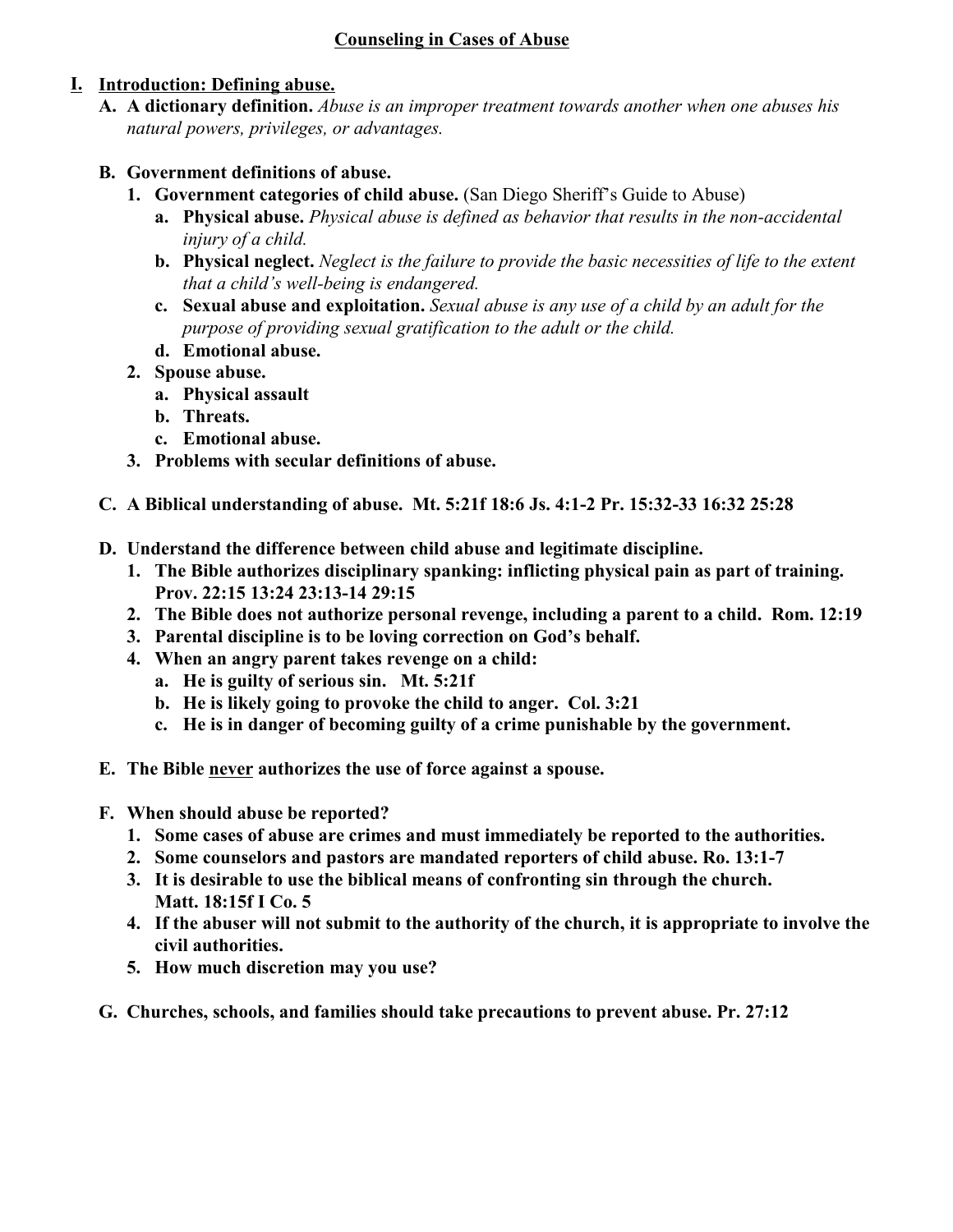## **II. Counseling the abused.**

- **A. You have a duty to protect victims of abuse. Ps. 82:3-4 Pr. 31:8-9 22:22-23**
	- **1. Do whatever is necessary to ensure the victims are safe.**
	- **2. Is violent abuse grounds for separation or divorce? I Co. 7:12-16 I Ti. 5:8**
- **B. How can you know someone has been abused? Prov. 18:17**
	- **1. All claims of abuse have to be taken seriously.**
	- **2. It is also important to protect people from being falsely accused.**
	- **3. Do extensive data gathering.**
	- **4. Abuse is often hard to prove because it usually takes place without third party witnesses. Deut. 19:15**
	- **5. Some "victims" have used false claims of abuse to seek revenge or control.**
	- **6. Some counseling appears to have created false memories of abuse (False Memory Syndrome).**
	- **7. Many victims refuse to report their abusers.**
		- **a. False guilt.**
		- **b. Fear.**
		- **c. Wrong views of submission.**
		- **d. Confusion.**
- **C. Help the victim of abuse to biblically understand what has happened to her.**
	- **1. She needs to honestly face personal sinfulness. Mt. 7:3-5 I Jo. 1:9 Dt. 22:23-24**
	- **2. She needs to honestly face the sinfulness of others. Dt. 22:25-27**
	- **3. Help her to confront the abuser when appropriate and feasible. Mt. 18:15f Lu. 17:3**
	- **4. Is it sinfully vengeful and unforgiving to report abuse? Rom. 12:19 13:4**
- **D. Victims of abuse can become overcomers, by God's grace. Rom. 12:21 I Co. 10:13**
	- **1. Offer biblical hope and comfort. Ro. 15:4 II Co. 1:3f 4:7-10 Re. 7:17 21:4 He. 4:15**
	- **2. Build a biblical view of suffering. II Co. 4:16-17** 
		- **a. Recognize that God is sovereign over suffering. Eph. 1:11 Job 1-2**
		- **b. Why does God allow abuse? (From Elyse Fitzpatrick).**
			- **(1) To bring deliverance to others. Gen. 50:20**
			- **(2) To build character in us.. Rom. 5:3-5 James 1:2-5 I Pet. 1:6-9**
			- **(3) To equip us to comfort others. II Co. 1:3-11**
			- **(4) To display the works of God. John 9:1-3**
			- **(5) To help us to appreciate the hope we have in Christ. Rom. 8:18,28-29**
	- **3. Teach her how to forgive biblically. Mt. 6:12 18:21f Eph. 4:32**
		- **a. When should a victim forgive an abuser?**
		- **b. She needs to recognize the characteristics of true repentance. II Co. 7:10-11**
		- **c. Does forgiveness require that charges not be pressed?**
		- **d. Forgiveness is only possible because Christ has forgiven us. Eph. 4:32**
		- **e. Forgiveness is freeing.**
		- **f. Can she forgive if the abuser is not repentant?**
	- **4. Believers have resources to gain victory over the effects of abuse. Rom. 6:1f II Co. 5:17 II Pe. 1:3 Phil. 1:6**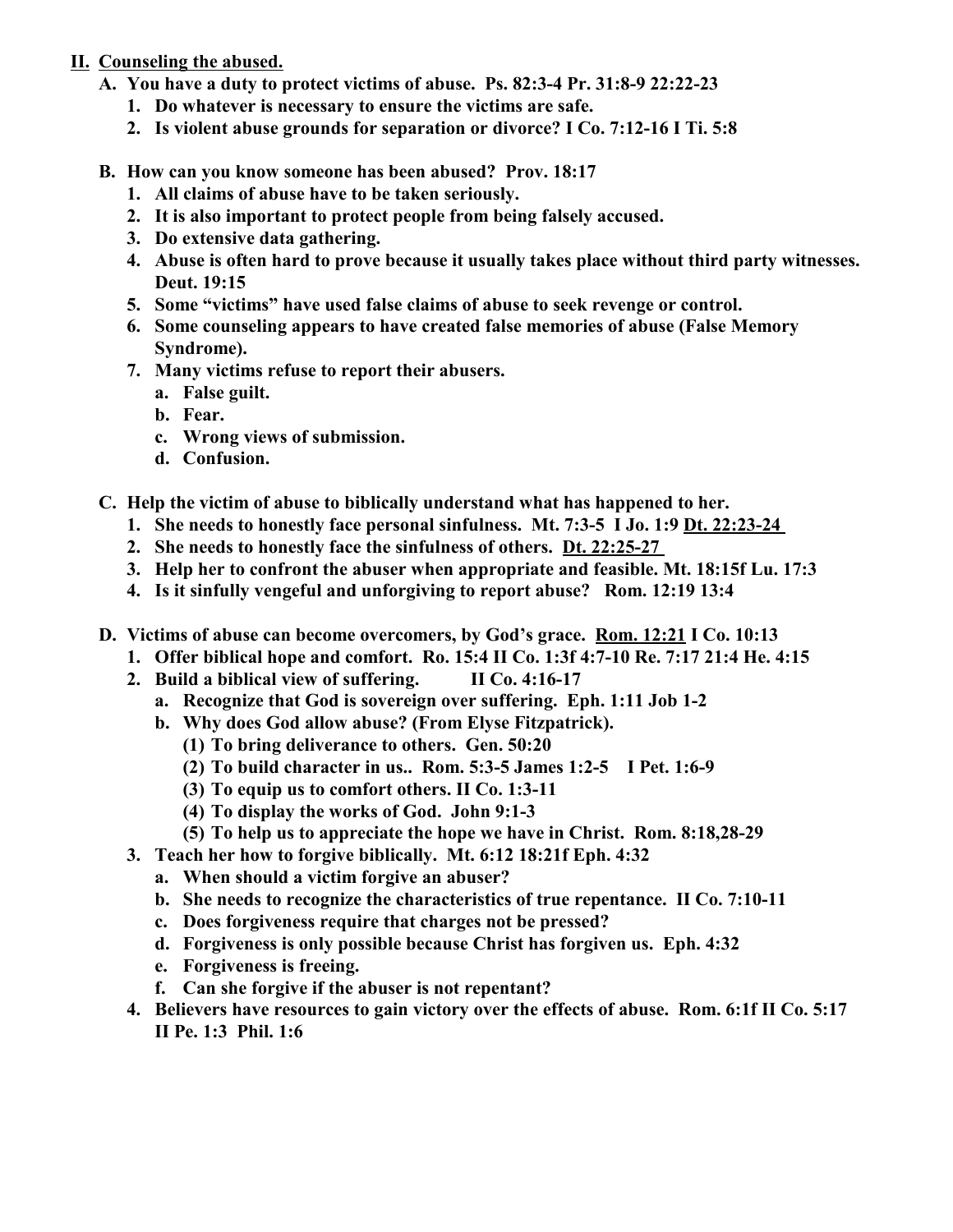- **5. She does not have to fall into sins of:**
	- **a. Being angry and abusive themselves. Rom. 12:17-21**
	- **b. Having a "dysfunctional" family.**
	- **c. Lifelong bitterness. Heb. 12:15**
	- **d. Being angry with God.**
	- **e. Fear and worry. Mt. 6:25f Phil. 4:6-9**
	- **f. Self pity.**
	- **g. Self-righteousness.**
- **6. Help her to rid her life of idols common to victims of abuse.**
	- **a. Desire for safety/security**
	- **b. Desire for control.**
	- **c. Man pleasing/fear of man. Pr. 29:25**
	- **d. Self indulgence. Ga. 5:19-22**
- **7. Teach her to give thanks for God's blessings in her life. I Th. 5:18**
- **8. Teach her to live by faith, not feelings. II Co. 5:7**
- **E. Homework for victims of abuse.**
	- **1. Learn from Joseph. Gen. 50:17-21**
		- **a. He was horribly abused by family members. Gen. 37**
		- **b. He was able to thrive for many years before his abusers sought his forgiveness.**
		- **c. He recognized the sovereignty and goodness of God, even in what happened to him. Gen. 50:20 41:51**
		- **d. He refused to take revenge, trusting God to deal with those who wronged him. Gen. 50:19 Rom. 12:19 I Pet. 2:23**
		- **e. He was able to forgive and bless his abusers. Gen. 50:21 Rom. 12:20-21**
	- **2. Women Helping Women**, **by Elyse Fitzpatrick, chapter 14:** *Counseling Women Abused as Children***.**
	- **3. What To Do When You're Abused by Your Husband, Needham and Pryde.**
	- **4. Abused? How You Can Find God's Help, by Richard and Lois Klempel**
	- **5. Confront/report the abuser.**
	- **6. Emergency phone numbers, safe houses, etc.**
- **III. Counseling the abuser.**
	- **A. Understand why people abuse.**
		- **1. It is important to address not merely the behavior, but the attitude of the heart behind the behavior. Mark 7:20-23**
		- **2. People abuse because they want something (badly enough to kill). Js. 4:1-2 Even legitimate desires can become idols.**
		- **3. When they don't get what they want, they become angry and abusive.**
		- **4. Expressions of anger (verbal tirades, threats, physical violence) are often very effective means of controlling and manipulating people. Js. 1:19-20**
		- **5. Characteristics of abusers.** 
			- **a. Controlling and manipulative.**
			- **b. Blames others and minimizes own sin.**
			- **c. Impulsive and aggressive. Prov. 25:28**
			- **d. Low tolerance for stress.**
			- **e. Self-centered.**
			- **f. Deceitful.**
			- **g. Charming.**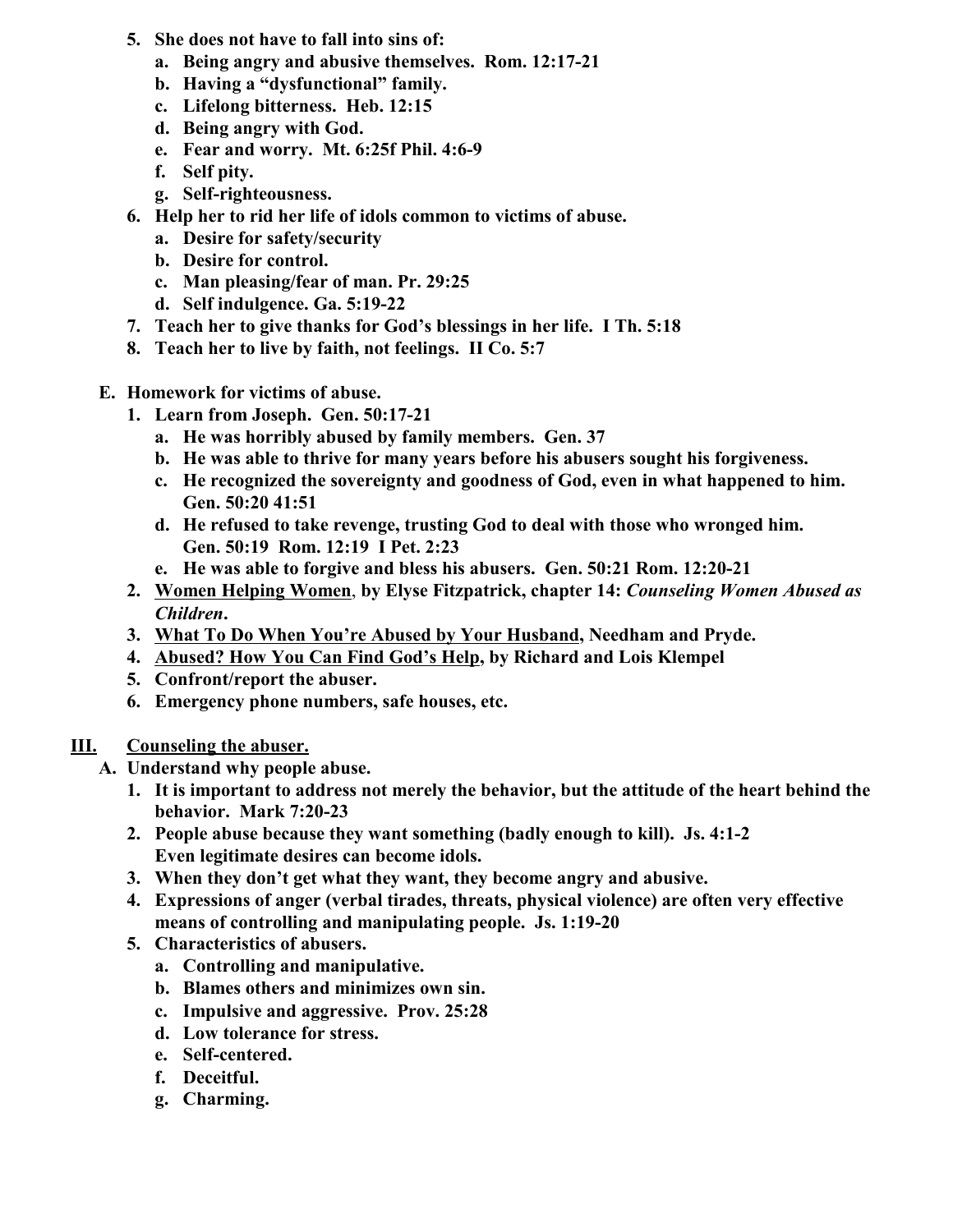- **6. Abusers tend to follow a cycle:**
	- **a. Build up stage. Tension building**
	- **b. Blow up stage. Battering verbal or physical.**
	- **c. Remorse stage. Apologizing.**
	- **d. Build up stage...**
- **B. The abuser must repent. Pr. 28:13**
	- **1. Don't let him excuse or minimize what he has done.**
	- **2. First he must repent before God not only for his sinful actions, but for the evil attitudes and beliefs behind the actions. Ps. 51 Rom. 12:19**
	- **3. How can you know he is repentant? II Co. 7:10-11**
		- **a. Worldly sorrow is common among abusers.**
		- **b. What are the characteristics of godly sorrow?**
	- **4. He must seek forgiveness from those whom he has wronged. Mt. 5:23-24**
	- **5. He should willingly submit to accountability and safeguards.**
	- **6. What punishment is appropriate for an abuser? Deut. 25:1-3 Mt. 18:6**
- **C. Teach the abuser how to change.**
	- **1. Go over patterns of abuse in great detail.**
	- **2. Teach him how to deal with anger. Eph. 4:26-27,32 Js. 1:19-20 Pr. 25:28 Ge. 4:6-7**
		- **a. Allowing anger to continue in the heart is to give the devil an opportunity.**
		- **b. Human anger cannot achieve God's righteousness.**
		- **c. Remember God's anger has been turned away from you. Eph. 4:32 Mt. 18:21f**
	- **3. Make a specific plan to deal with temptation.**
		- **a. Never spank in anger.**
		- **b. Stage 1 anger: put children in room: go alone & pray.**
		- **c. Stage 2: call friend: pray over phone.**
		- **d. Stage 3: someone come over immediately.**
	- **4. Teach the abuser to become a servant. Mark 10:42-45 John 13:1f**
	- **5. Can an abuser be rehabilitated?**
		- **a. Christ transforms sinners into saints. II Co. 5:17**
		- **b. This does not mean that the consequences of sin are removed or that you should put potential victims at risk.**
- **D. Homework for abusers.**
	- **1. Confession.**
		- **a. Seeking forgiveness from all those affected.**
		- **b. Turning himself in to the authorities, if appropriate.**
	- **2. Have him/her keep an anger journal (Priolo).**
	- **3. Reading.**
		- **a. Anger pamphlet, Adams**
		- **b. War of Words, Tripp**
		- **c. The Heart of Anger, Priolo**
		- **d. Introduction to Biblical Counseling: Anger, Scipione**
	- **4. Exercises:** *Anger***, Homework Manual for Biblical Living, by Wayne Mack**
- **IV. Conclusion: Advice for counselors (from Needham and Pryde).**
	- **A. Count the cost of getting involved.**
	- **B. Be cautious in assessing those caught in abusive situations**
	- **C. Don't let the abuser shift blame. There is never an excuse for violence.**
	- **D. Be extremely careful about the advice you give a woman with regard to submission.**